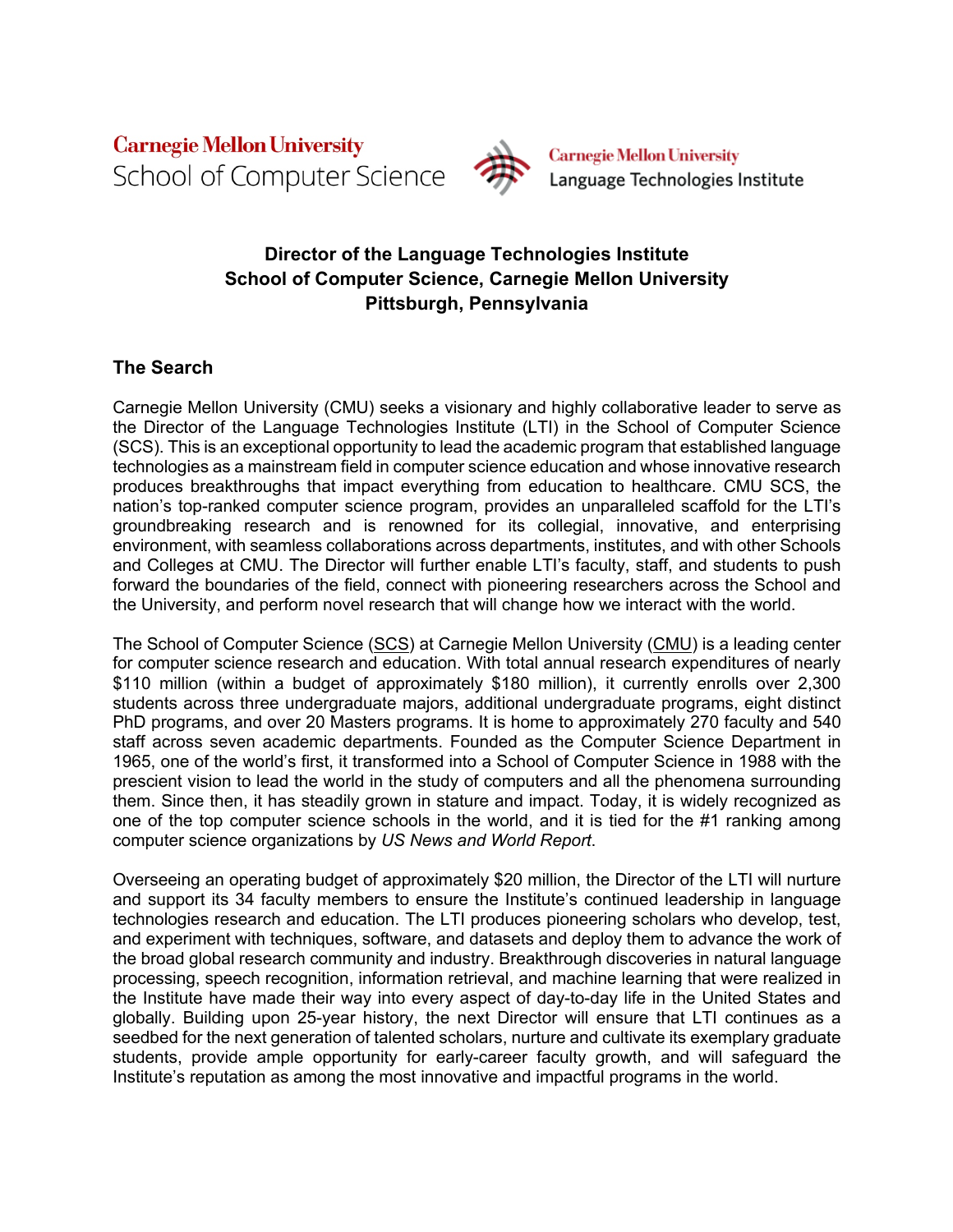

In this recruitment effort, Carnegie Mellon University has retained Isaacson, Miller, a national executive search firm, to assist the search committee. All applications, inquiries, and nominations, which will remain confidential, should be directed to the search firm as indicated at the end of this document.

### **Carnegie Mellon University**

Formally established in 1967, Carnegie Mellon University (CMU) is a dynamic institution that has exceptional impact in the world relative to its size and endowment. Although it is among the youngest of the nation's top universities, CMU's extraordinary success emanates from its deeply held core values and a unique heritage of innovation. It is a place of creativity, pragmatism, and ambition, with a tradition of strategically focusing its efforts and resources in areas where it can lead, then pursuing those areas with startling intensity. CMU is firmly committed to academic freedom, tenure protection, and shared governance, providing a fertile environment for faculty success. The University facilitates collaboration across its seven schools and colleges through organizational mechanisms and incentives, such as numerous joint appointments and a dedication to recognizing contributions outside one's main field. CMU has long embraced diversity as a core value that is central and indivisible from the pursuit of intellectual and artistic excellence, and for more than two decades, it has made increasing diversity in every constituency and building a supportive and nurturing community a strategic priority.

A member of the AAU, CMU is a global, research-intensive university with more than 14,000 students, more than 110,000 living alumni, approximately 5,000 faculty and staff, and over 100 research centers. SCS plays a major role at CMU as an engine of innovation and catalyst of intellectual collaborations. Computer science is a connective thread that weaves through all corners of the campus, helping to create the distinctive collaborative culture, rich interdisciplinary environment, entrepreneurial climate, and technology orientation that characterize Carnegie Mellon. In 2020, *US News & World Report* ranked CMU #25 among national universities, and many of its programs are among the top-ranked in the world. It is also ranked #1 in startups per research dollar among AAU universities.

For more information about Carnegie Mellon University, please visit: https://www.cmu.edu/

#### **School of Computer Science**

The School of Computer Science (SCS) embraces all facets of computing and is recognized globally as one of the leading institutions for computer science education and research. Over the last fifteen years, it has been consistently ranked first by *US News and World Report*, tied with Stanford, MIT, and the University of California, Berkeley. CMU's graduate programs in computer science consistently rank among the very best. A survey by the editors of *The Wall Street Journal* ranked the undergraduate computer science program number one in the United States among corporate recruiters. SCS is ranked number one in specialty areas such as artificial intelligence, machine learning, cybersecurity, and computational biology.

CMU helped define the field of computer science, and it continues to shape the field as computer science has become ubiquitous in academia and society. SCS faculty continue to advance the boundaries of computing research and pedagogy and have received considerable international recognition for their achievements. Twelve SCS faculty and alumni have won the A. M. Turing Award. Other honors include memberships and fellowships in the National Academy of Sciences, the National Academy of Engineering, the American Association for the Advancement of Science,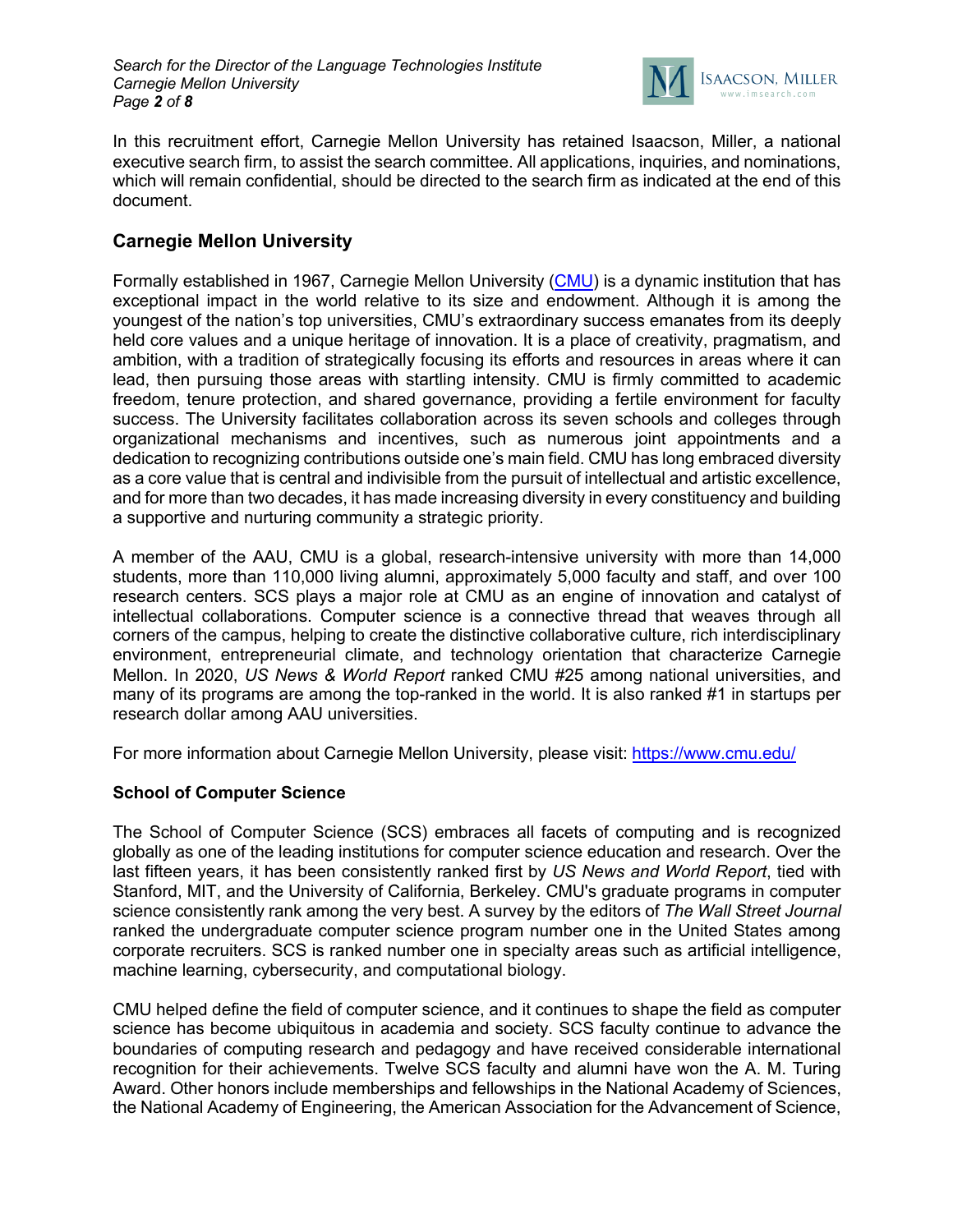

the Association for Computing Machinery, the Institute of Electrical and Electronic Engineers, and The Alfred P. Sloan Foundation.

The quality and influence of research in the SCS, conducted collaboratively and across disciplines, is an institutional hallmark. A commitment to making a difference in the world is central to the ethos of the School, which values user-interface and translational impact. SCS is also a place that makes big bets in its research agendas to support unique and often uncharted investigative areas and enables projects far beyond what a single faculty member could accomplish alone. Funding is secured from government, nonprofit agencies, and industry partners; in FY2020, research funding totaled \$108 million. For more details of research activity across SCS, please visit: https://www.cs.cmu.edu/research.

SCS attracts top students who are drawn to the rigor, distinctiveness, and reputation of its programs. It currently enrolls 2,385 students from around the world; sixty-two percent of whom are at the graduate level (masters 831, doctoral 659), and 37 percent undergraduate (895). The most subscribed undergraduate program is the Bachelor of Science in computer science. "Second" majors in human-computer interaction and robotics, as well as interdisciplinary majors in computer science and the arts, music, and technology are increasingly popular. SCS is the first computer science school to offer an undergraduate degree in AI and Human-Computer Interaction, demonstrating SCS's commitment to leading the field forward.

The School is also a place of community, collaboration, and diversity of thought and background. It has built and continues to foster a supportive culture that brings out the best in people. SCS invented and adheres to the Reasonable Person Principle, which relies on mutual trust and support among all faculty, staff, and students. In recent years, the University overall, and SCS in particular, has made great strides in increasing the diversity of its faculty and students. Of particular note, 48 percent of SCS undergraduates are women, which is 2.3 times the national average. Committed to hiring diverse and talented faculty, staff, and executives, CMU is a founding member of a regional organization that offers job placement resources to two-career couples.

CMU also benefits from its ever-stronger relationship with the City of Pittsburgh and the greater Pittsburgh region. Over the last decade-plus, as the area has increased its footprint as a technology hub for both large enterprises and startups, the relationship has grown even stronger. Carnegie Mellon faculty, staff, and students enjoy living in a region with growing vibrancy and national reputation.

#### **Language Technologies Institute**

The Language Technologies Institute (LTI) was originally established in 1986 by the late Jaime Carbonell as the Center for Machine Translation alongside many leaders who co-created not only the field of Machine Translation but the broader field of Language Technologies, some of whom are vital members of the core faculty to this day. The LTI became a full-fledged, degree-granting academic department in 1996. The Institute boasts core faculty members whose interests are both broad and deep. They lead in virtually every major area of Language Technologies, including speech processing, language processing, information retrieval, machine translation, machine learning, and computational biology. The LTI also contributes leadership, impact, and collaborations in a plethora of other spheres including policy, law, medicine and public health, education, human rights, and sustainability.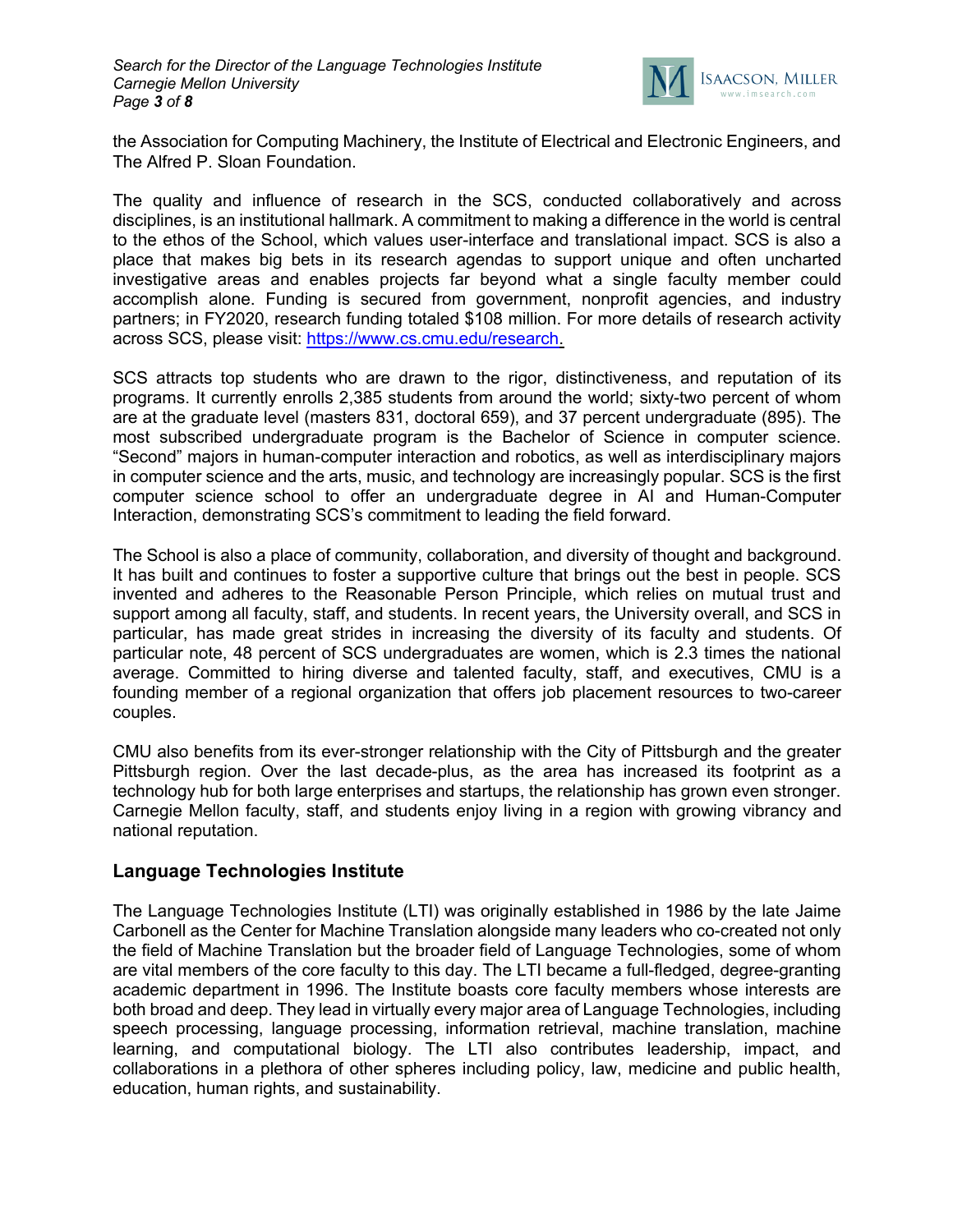

Located inside the Hillman Center for Future Generation Technologies on CMU's campus, the Institute houses 34 faculty, 34 administrative and technical staff, 87 PhD students, and approximately 301 master's students. LTI students routinely win top honors in competitions and awards for best paper at national conferences like the Association for Computational Linguistics and the Conference on Natural Language Processing. The faculty includes Fellows of multiple prestigious research societies such as the Association for Computational Linguistics (ACL), the American Association for the Advancement of Artificial Intelligence (AAAI), the International Speech and Communication Association (ISCA), the Association for Computing Machinery (ACM) Special Interest Group on Information Retrieval Academy, the Institute for Electrical and Electronics Engineers, the American Association for the Advancement of Science (AAAS), and the International Society of the Learning Sciences. The faculty publish regularly in all of the top tier conferences in the broader field of Language Technologies, including ACL, Empirical Methods in Natural Language Processing (EMNLP), the Special Interest Group on Discourse and Dialogue (SIGDIAL), InterSpeech, and the International Commission on Mathematical Instruction (ICMI) to name a few and Machine Learning conferences such as the Conference on Neural Information Processing Systems (NeurIPS), International Conference on Learning Representations (ICLR), International Conference on Machine Learning (ICML), and the AAAI, with some earning multiple best paper awards and shared task competitions per year. Faculty members are featured in numerous keynote talks per year, including invitations to speak at the World Economic Forum and other public appearances and press coverage. The faculty also produce tools and resources that are freely available and in wide distribution, with some boasting downloads in the thousands per month.

### **Educational Programs**

The LTI provides a hands-on experience and rigorous educational programs that exemplify CMU's approach to pedagogy. Degree granting programs include the PhD in Language and Information Technology and four Masters level programs, one of which is research based and can lead to further academic pursuits, and three of which are professional programs that often lead to careers in industry or government. While in the undergraduate space, the LTI offers a Language Technologies Minor for computer science students to learn specifically about language technologies and to apply that knowledge through a directed project.

The research-based degree programs are the Master of Language Technologies (MLT) and the PhD program in Language and Information Technology. The MLT is the world leader in preparing students for research in the field of language technologies. Many MLT graduates continue on to Ph.D. programs at CMU and other top institutions, while others pursue careers at companies emphasizing research and rapid innovation. The PhD focuses on developing the next generation of scientific and entrepreneurial leaders. The LTI also offers a dual-degree PhD in Language and Information Technology in partnership with various institutions in Portugal, including the University of Lisbon, the University of Aveiro, and the University of Coimbra. Students pursue their PhD, splitting their time between Portugal and Pittsburgh.

The Masters in Intelligent Information Systems (MIIS) is a professional masters that focuses on recognizing and extracting meaning from text, spoken language, and video. MIIS students receive the department's deepest exposure to content analysis and machine learning. This program includes faculty advising and a group-oriented capstone project. These graduates tend to move on to careers in industry (Apple, IBM, or Google) or government.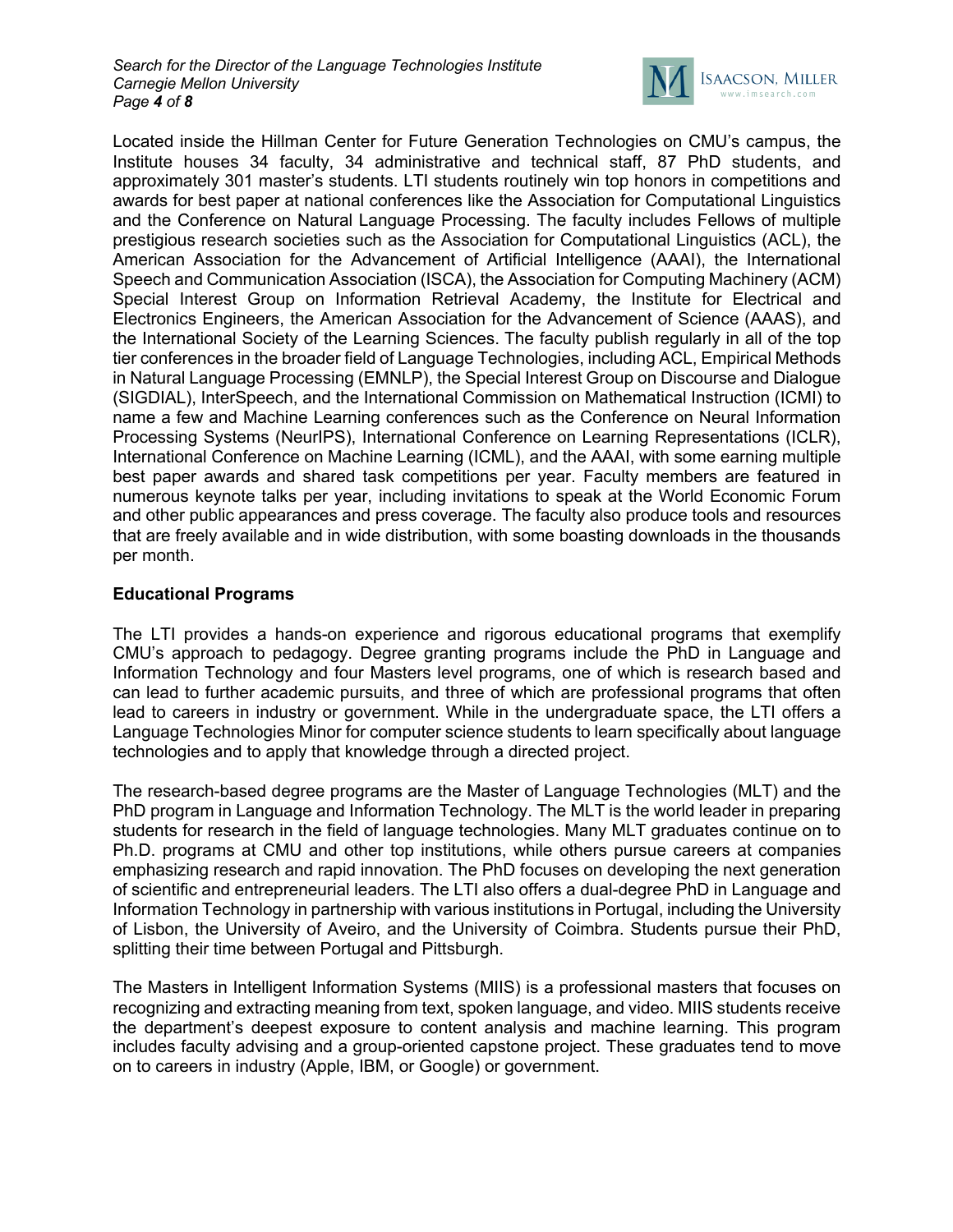

The Masters of Science in Artificial Intelligence and Innovation (MSAII) is a professional degree program that combines a rigorous AI and machine learning curriculum with intrapreneurship and entrepreneurship and real-world team-based experience in identifying a new AI market niche. The capstone project affords the opportunity for a team to develop an innovative, working solution to a real-world problem provided by an external corporate sponsor. Students gain critical practical skills, such as making persuasive technical presentations, forming and managing development teams, and evaluating the potential of new market ideas. The program is very selective, boasting an acceptance rate of approximately 5% and a yield of 80%.

The Masters of Computational Data Science (MCDS) is the largest of the LTI's education programs and is a professional masters that focuses on engineering and deploying large-scale information systems. Students gain the skills and knowledge to develop the layers of technology involved in the next generation of massive information system deployments and analyze the data these systems generate. The MCDS program successfully attracts new industry partners through its capstone program, and graduates are sought-after software engineers, data scientists, and project managers at leading information technology, software service, and social media companies.

In 2020, the LTI, in partnership with the Heinz College's Business Intelligence and Data Analytics (BIDA) program, welcomed the first cohort of the United States Army AI Task Force. This cohort included 26 MCDS scholars in an Executive Education Partnership. These students represent some of the Army's top talent from a diversity of backgrounds and will provide the task force with professional-level data scientists and engineers. The program provides educational opportunities that support the safe and ethical use of data and AI to advance national defense and security and is seen as a key building block for the digital transformation of the U.S. Army.

#### **Research**

Human language technologies have become increasingly central to the interface of computation and society. Information retrieval, machine translation, and speech technology are used daily by the general public, while text mining, natural language processing, and language-based tutoring are common within more specialized professional or educational environments. Spanning a wide variety of research relationships, the research of the LTI aims to be creative, entrepreneurial, and boundary challenging.

To complement the Institute's core strength in scientific research, it features a vital network of industrial collaborations and government partners. Faculty research areas include Natural Language Processing and Computational Linguistics; Multimodal Computing and Interaction; Information Extraction, Summarization and Question Answering; Information Retrieval, Text Mining and Analytics; Knowledge Representation, Reasoning and Acquisition; Language Technologies for Education; Speech Processing; Spoken Interfaces and Dialogue Processing; Machine Learning; Machine Translation; and Computational Biology.

The LTI receives \$11.6 million in sponsored projects revenue, and approximately \$9.5 million of those funds are from federally sponsored research, primarily from the Defense Advanced Research Projects Agency, Intelligence Advanced Research Projects Activity, and the National Science Foundation (NSF). The NSF has provided 27 government awards to LTI. The remaining \$2 million is provided by industry partners such as Google, Microsoft, Facebook, and Amazon. Some of the LTI's top industry partners include Apple, Bank of New York Mellon, BMW of America, Boeing, Facebook, Hyundai, Lockheed Martin, Perspecta Labs, Siemens, Singapore Defense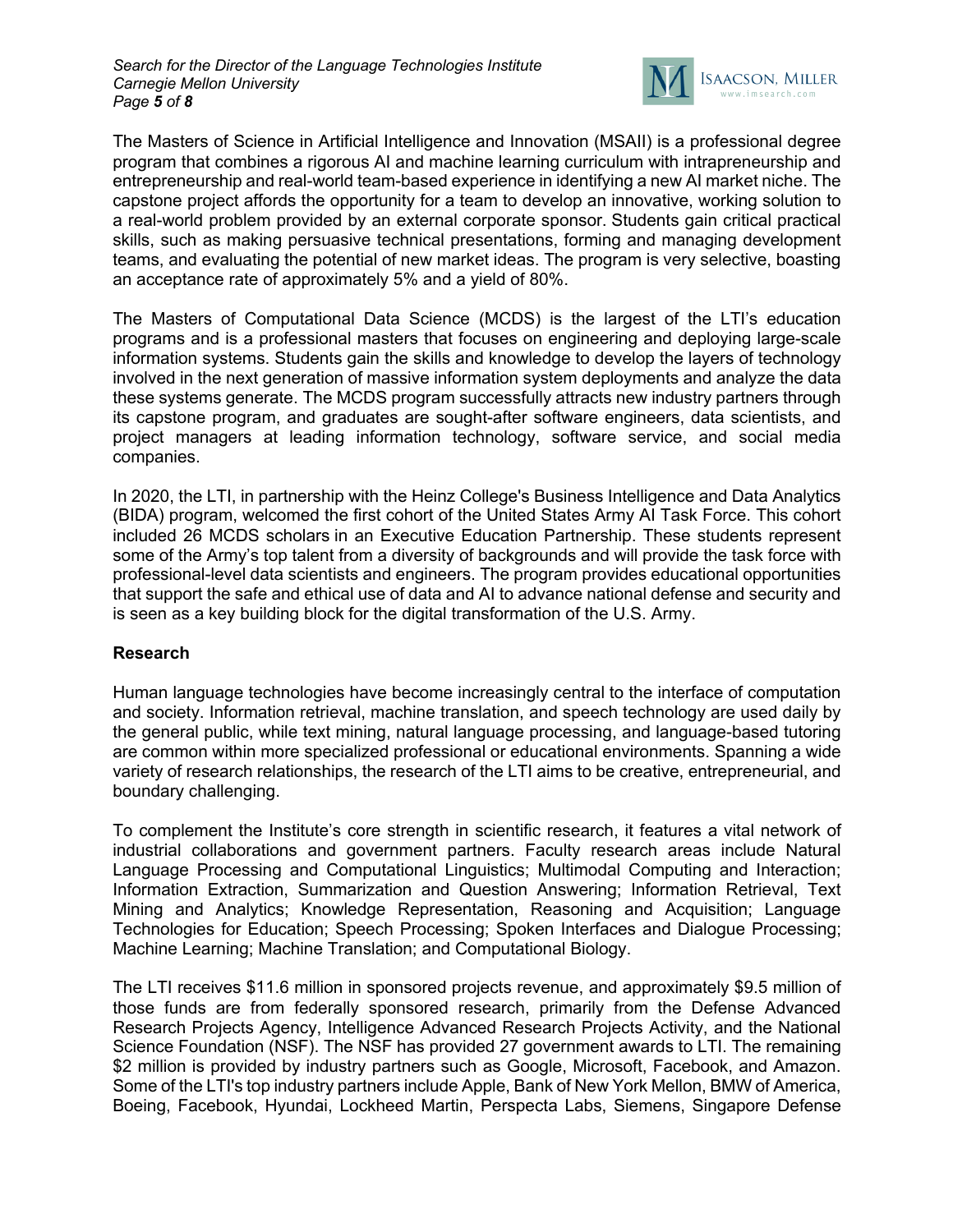

Science and Technology Agency, Sony, and Samsung. Some of these partners come to LTI through its graduate capstone programs. Both sponsored research and industry funding continue to support PhD and research Masters students.

### **The Role**

The Director of the LTI has the unique opportunity to lead one of the world's most renowned human language technology academic programs. The LTI forms the largest concentration of language technology experts worldwide across its faculty ranks, tenured and non-tenured. The next LTI Director must uphold the Institute's reputation for groundbreaking research and highquality education.

The Director will be a well-established scholar in the field who will strategically lead the Institute with a mind toward mentorship, community building, and support for all members of the Institute. They need to be a transparent communicator and adept relationship builder who creates consensus. Experience with industry and fundraising as well as a clear passion for providing opportunities to others is essential.

The Director of the LTI will report to the Dean of the School of Computer Science and be a key member of the dean's leadership team. They will collaborate closely with other department chairs/institute directors and faculty across the School and University, as well as seek partnerships with units outside the University. Reporting to the Director are the LTI faculty, educational program chairs, and the associate business director to whom managerial and administrative staff report. The Director is responsible for an approximately \$20 million operating budget.

### **Opportunities and Challenges**

The key directives for the next Director of the Language Technologies Institute are as follows:

#### *Provide direction and vision for the future of the field*

The mission of the LTI has broadened and changed over its 25-year existence. It is critical that the Director be deeply knowledgeable in the language technologies field and be able to anticipate new directions for scholarship and applications. Appreciation and support of LTI's interdisciplinary work at the intersection of language technologies, linguistics, the social sciences, and machine learning will be needed to remain the world leader in the field. A broad but directed, proactive vision for current and future research areas coupled with nimbleness and strong support of the creative and entrepreneurial nature of the LTI will ensure its success.

#### *Build revenue and relationships*

The research mission is the driving force behind the LTI's success as the leader in the field. The next Director needs to discern opportunities to leverage and create models for collaboration with industry and government sponsors. They should have a natural affinity for and attentiveness to developments from startups to established, large-scale industry partners with an eye toward building relationships. Diversification of income sources from external partnerships to educational programs, such as online certificate programs or executive education partnerships, need to be considered. The Director should be willing to re-evaluate business models and structural elements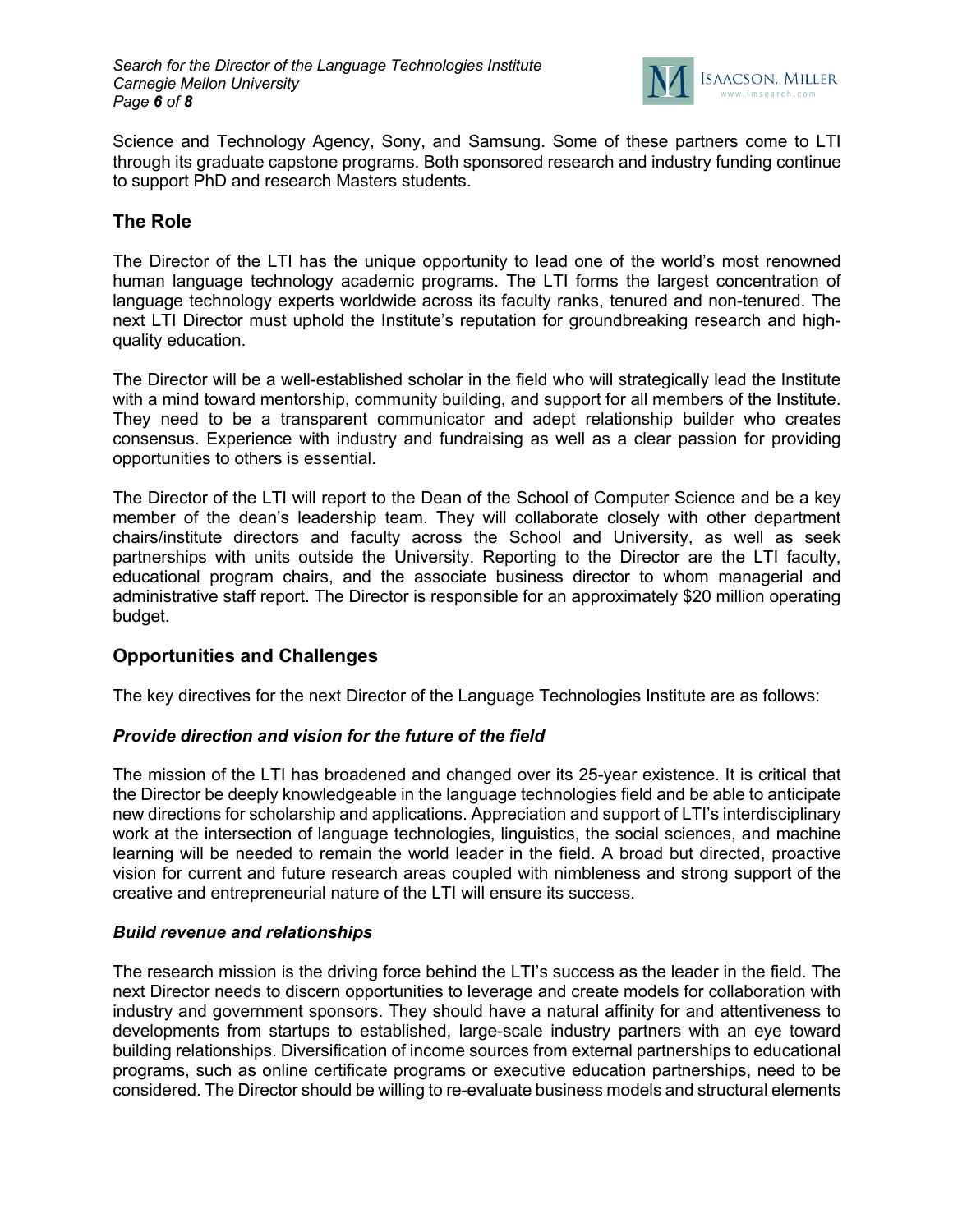

of the Institute to capitalize on the entrepreneurial ideas and solutions coming out of the LTI and to promote sustainable development of the Institute.

The LTI educates the future leaders in the field. Hundreds of professional master's graduates go out into the world every year and CMU graduates make up a large fraction of all computer science professors. The Institute produces a large talent pool, many of whom do not stay in Pittsburgh. The next Director must ensure that while the LTI continues to work with its current collaborators, it creates the kind of relationships that will establish a technological hub of activity in the natural language processing field in the Pittsburgh area.

#### *Champion equity of opportunity and an inclusive and supportive culture*

To maintain the vibrancy and quality of the LTI, the Director needs to foster a culture and environment that allows its members to grow and flourish. They will bring best practices and renewed focus on supporting new faculty and students through mentorship and guidance with specific attention paid to recruitment and retention. Faculty should experience fair and equitable support and policies and be expected to share service to the Institute. Administrative and technical staff will be acknowledged for their tireless contribution and service to the efforts of the Institute. The Director needs to be an empathetic listener, a transparent communicator, a strong advocate, and establish a cohesive, inclusive culture and community for the entire Institute.

The LTI has established a Diversity, Equity, and Inclusion committee that has begun to address and prioritize diversity initiatives. One effort has involved adjusting and reframing the rubric for hiring faculty and for graduate student admissions to augment accepting a more diverse student body. Establishing a mentorship program for both faculty and students has been beneficial. The new Director can assist in these efforts by providing more transparency with students, faculty, and staff and by providing leadership in future efforts to shift the culture to acceptance of diverse life and career paths.

#### *Supervise and advise LTI's pedagogical mission*

While the LTI enjoys the freedom of providing a wide variety of courses in current and exciting topics, the Director must turn a critical eye toward the management of the education programs that are core to the identity of the Institute. The Director needs to proactively work with faculty to revisit planning and standards for high-quality courses, guidelines for teaching, and providing a sustainable curriculum. Equitable distribution and sharing of instruction between faculty should be considered and compensation for teaching should be addressed. Clear communication about teaching load and expectations is essential for the new faculty joining the teaching ranks of the LTI.

As the work in language technologies has become more commercially important there has been more interest in certificate programs, executive education, and undergraduate courses in natural language processing. There has been movement toward providing an undergraduate major in LTI and discussion about offering certificate programs to individuals who want to stay current in the field. In cooperation with the faculty, the Director needs to examine the feasibility of creating new curricula and educational offerings in the Institute.